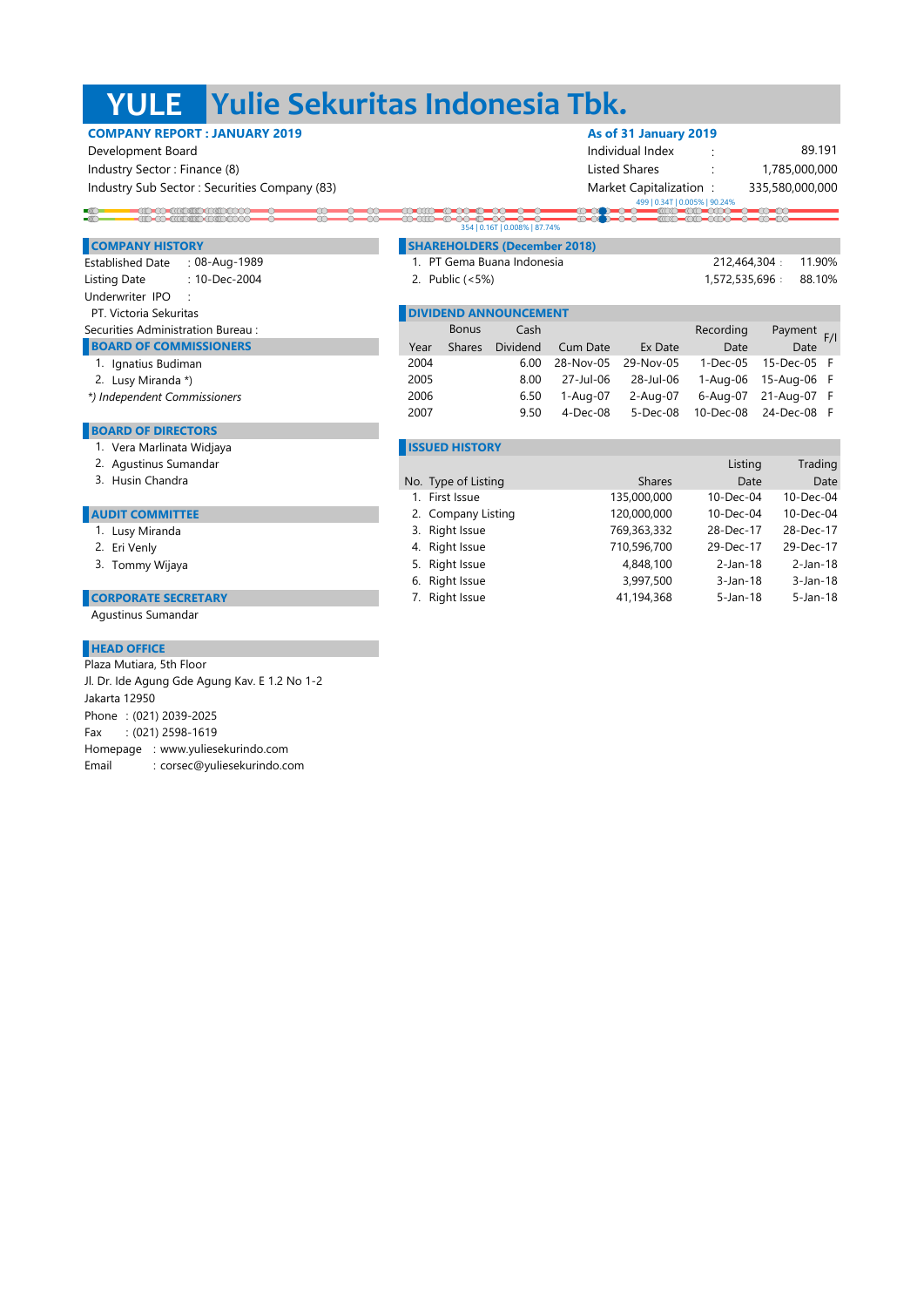# **YULE Yulie Sekuritas Indonesia Tbk.**





| <b>SHARES TRADED</b> | 2015  | 2016               | 2017  | 2018           | <b>Jan-19</b> | Aug-18   |
|----------------------|-------|--------------------|-------|----------------|---------------|----------|
| Volume (Million Sh.) | 0.06  | 0.6                | 219   | 969            | 10            | $Sep-18$ |
| Value (Billion Rp)   | 0.005 | 0.05               | 25    | 186            | 2             | Oct-18   |
| Frequency (Thou. X)  | 0.04  | 0.4                | 11    | $\overline{2}$ | 0.1           | Nov-18   |
| Days                 | 19    | 60                 | 189   | 215            | 22            | Dec-18   |
| Price (Rupiah)       |       |                    |       |                |               | Jan-19   |
| High                 | 120   | 99                 | 298   | 268            | 218           |          |
| Low                  | 62    | 71                 | 50    | 131            | 132           |          |
| Close                | 81    | 72                 | 256   | 195            | 188           |          |
| $Close*$             | 80    | 71                 | 256   | 195            | 188           |          |
| PER(X)               | 26.93 | $-20.75 -2.137.97$ |       | 35.15          | 33.89         |          |
| PER Industry (X)     | 25.09 | 20.71              | 19.10 | 25.63          | 24.30         |          |
| PBV (X)              | 0.41  | 0.37               | 8.97  | 0.97           | 0.93          |          |
|                      |       |                    |       |                |               |          |

| <b>TRADING ACTIVITIES</b> |                          |                          |       |                          |                          |                          |                |
|---------------------------|--------------------------|--------------------------|-------|--------------------------|--------------------------|--------------------------|----------------|
|                           |                          | <b>Closing Price</b>     |       | Freq.                    | Volume                   | Value                    |                |
| Month                     | High                     | Low                      | Close | (X)                      |                          | (Thou. Sh.) (Million Rp) | Day            |
| Jan-15                    | 120                      | 78                       | 87    | 31                       | 49                       | 4                        | 9              |
| Feb-15                    | 72                       | 62                       | 62    | 3                        | $\overline{c}$           | 0.2                      | $\overline{c}$ |
| Mar-15                    | 77                       | 77                       | 77    | 2                        | 0.6                      | 0.0                      | 2              |
| Apr-15                    | $\overline{\phantom{a}}$ | $\frac{1}{2}$            | 77    | $\overline{\phantom{a}}$ | $\overline{\phantom{a}}$ | ۰                        | ÷              |
| May-15                    | 90                       | 90                       | 90    | 2                        | 0.2                      | 0.0                      | $\overline{c}$ |
| Jun-15                    | 80                       | 78                       | 78    | 2                        | 1                        | 0.1                      | 2              |
| Jul-15                    | ÷,                       | ÷,                       | 78    | ÷,                       |                          | ÷,                       | ÷              |
| Aug-15                    | ÷,                       | ÷                        | 78    |                          |                          | -                        |                |
| Sep-15                    | 81                       | 81                       | 81    | 2                        | 5                        | 0.4                      | 1              |
| Oct-15                    | ÷,                       | ÷,                       | 81    | ÷,                       |                          |                          |                |
| <b>Nov-15</b>             |                          |                          | 81    |                          |                          |                          |                |
| Dec-15                    | 81                       | 81                       | 81    | 2                        | $\overline{c}$           | 0.2                      | 1              |
| Jan-16                    | $\overline{\phantom{0}}$ | $\overline{\phantom{m}}$ | 81    | $\overline{\phantom{m}}$ | $\overline{\phantom{0}}$ | -                        |                |
| Feb-16                    | 88                       | 88                       | 88    | 1                        | 0.1                      | 0.0                      | 1              |
| Mar-16                    | 85                       | 85                       | 85    | 3                        | 23                       | 2                        | 2              |
| Apr-16                    | 91                       | 82                       | 87    | 90                       | 83                       | 7                        | 6              |
| May-16                    | 85                       | 78                       | 78    | 35                       | 98                       | 8                        | 6              |
| Jun-16                    | 99                       | 72                       | 78    | 91                       | 142                      | 12                       | 16             |
| Jul-16                    | 99                       | 78                       | 80    | 35                       | 86                       | 7                        | 5              |
| Aug-16                    | $\overline{\phantom{m}}$ | ÷,                       | 80    | 16                       | 8                        | 0.6                      | 7              |
| Sep-16                    |                          | ä,                       | 80    | 24                       | 12                       | 1.0                      | 7              |
| Oct-16                    |                          |                          | 80    | 15                       | 8                        | 0.6                      | 5              |
| <b>Nov-16</b>             | ٠                        | ÷,                       | 80    | $\overline{\phantom{a}}$ | ÷,                       | ۰                        |                |
| Dec-16                    | 96                       | 71                       | 72    | 72                       | 142                      | 11                       | 5              |
| Jan-17                    | 77                       | 55                       | 73    | 27                       | 102                      | 7                        | 12             |
| Feb-17                    | 80                       | 71                       | 79    | 104                      | 224                      | 17                       | 6              |
| Mar-17                    | 86                       | 76                       | 80    | 6                        | 3,449                    | 276                      | 3              |
| Apr-17                    | 105                      | 62                       | 77    | 127                      | 250                      | 19                       | 15             |
| May-17                    | 77                       | 50                       | 66    | 82                       | 20,836                   | 1,874                    | 16             |
| Jun-17                    | 200                      | 56                       | 172   | 3,639                    | 8,229                    | 1,249                    | 14             |
| Jul-17                    | 150                      | 100                      | 116   | 896                      | 1,404                    | 171                      | 21             |
| Aug-17                    | 198                      | 117                      | 151   | 1,630                    | 4,515                    | 718                      | 22             |
| Sep-17                    | 195                      | 151                      | 178   | 1,334                    | 82,146                   | 11,034                   | 19             |
| Oct-17                    | 188                      | 110                      | 170   | 337                      | 447                      | 71                       | 21             |
| <b>Nov-17</b>             | 298                      | 151                      | 206   | 1,280                    | 13,682                   | 2,306                    | 22             |
| Dec-17                    | 274                      | 175                      | 256   | 1,467                    | 83,431                   | 6,963                    | 18             |
| Jan-18                    | 268                      | 191                      | 208   | 979                      | 191,003                  | 30,688                   | 22             |
| Feb-18                    | 216                      | 158                      | 190   | 131                      | 16,359                   | 3,271                    | 19             |
| Mar-18                    | 210                      | 192                      | 192   | 115                      | 19,425                   | 3,887                    | 16             |
| Apr-18                    |                          |                          | 192   | 71                       | 80,751                   | 16,150                   | 17             |
| May-18                    | -                        | $\overline{\phantom{0}}$ | 192   | 88                       | 83,391                   | 16,678                   | 19             |
| Jun-18                    | 232                      | 182                      | 190   | 221                      | 98,216                   | 19,628                   | 13             |
| Jul-18                    | 194                      | 186                      | 190   | 120                      | 57,280                   | 11,445                   | 21             |
| Aug-18                    | 200                      | 186                      | 190   | 141                      | 121,931                  | 24,377                   | 21             |
| Sep-18                    | 190                      | 160                      | 188   | 97                       | 155,136                  | 31,025                   | 17             |
| Oct-18                    | 190                      | 187                      | 190   | 68                       | 45,960                   | 9,192                    | 18             |
| Nov-18                    | 177                      | 131                      | 177   | 92                       | 90,168                   | 17,839                   | 17             |
| Dec-18                    | 254                      | 166                      | 195   | 108                      | 9,724                    | 1,946                    | 15             |
| Jan-19                    | 218                      | 132                      | 188   | 130                      | 10,057                   | 2,011                    | 22             |

*\* Adjusted price after corporate action*